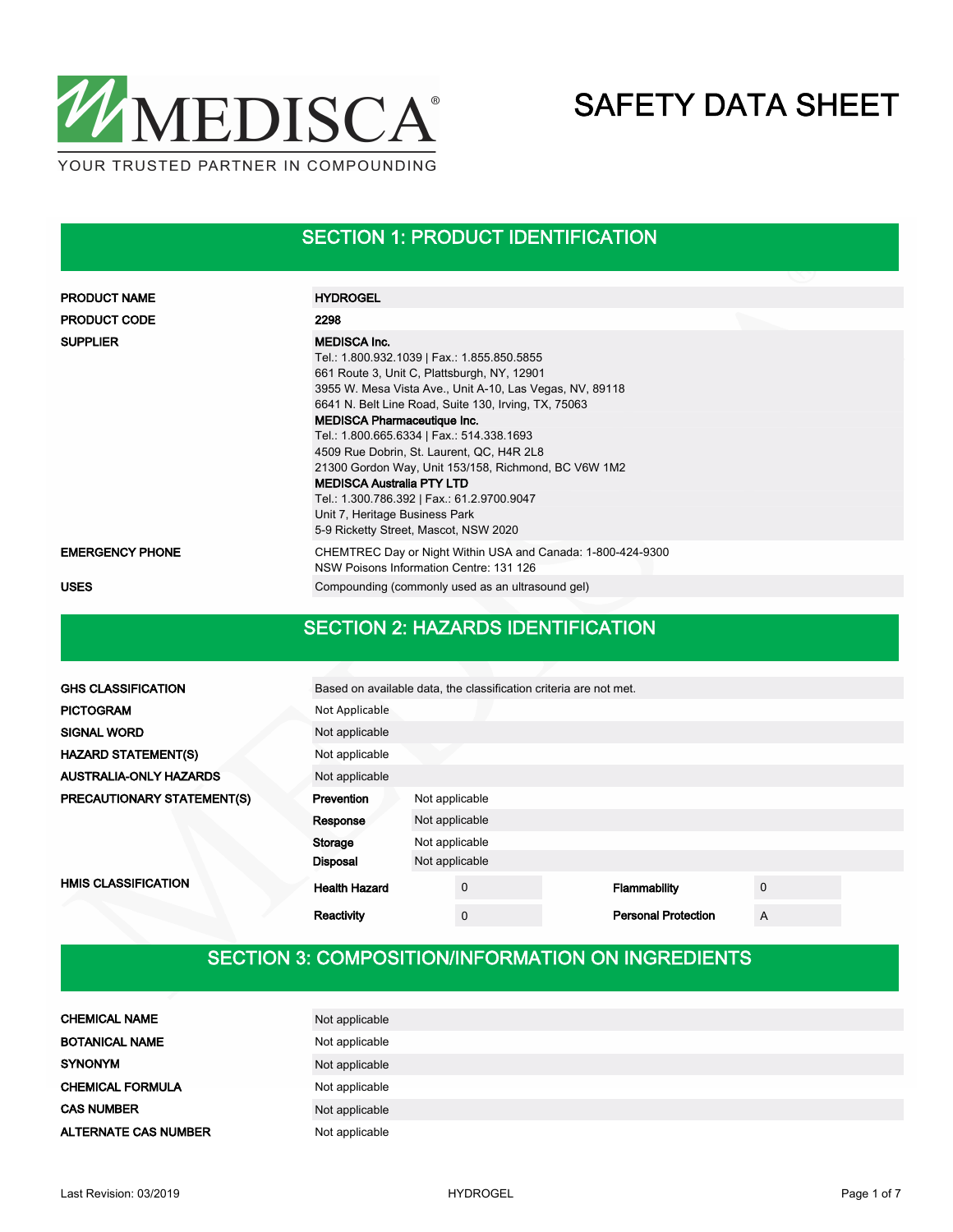

YOUR TRUSTED PARTNER IN COMPOUNDING

trade secret.

| <b>MOLECULAR WEIGHT</b> | Not applicable                                                                                                                                                                                                         |                   |              |  |  |  |  |  |
|-------------------------|------------------------------------------------------------------------------------------------------------------------------------------------------------------------------------------------------------------------|-------------------|--------------|--|--|--|--|--|
| <b>COMPOSITION</b>      | <b>CHEMICAL NAME</b>                                                                                                                                                                                                   | <b>CAS NUMBER</b> | % BY WEIGHT  |  |  |  |  |  |
|                         | PROPYLENE GLYCOL                                                                                                                                                                                                       | 57-55-6           | *Proprietary |  |  |  |  |  |
|                         | SODIUM HYDROXIDE                                                                                                                                                                                                       | 1310-73-2         | *Proprietary |  |  |  |  |  |
|                         | There are no additional ingredients present which, within the current knowledge of the supplier and in the<br>concentrations applicable, are classified as health hazards and hence require reporting in this section. |                   |              |  |  |  |  |  |

NOTES

\*Proprietary: Ingredients indicated as hazardous have been assessed under standards for workplace safety. In accordance with 29 CFR 1910.1200, the exact percentage composition of this mixture has been withheld as

Non-scented silicone-in-water microemulsion with rapid absorption properties.

#### SECTION 4: FIRST-AID MEASURES

| IN CASE OF EYE CONTACT      | Flush with copious amounts of water for 15 minutes, separating evelids with fingers. If irritation persists seek<br>medical aid.                                              |
|-----------------------------|-------------------------------------------------------------------------------------------------------------------------------------------------------------------------------|
| IN CASE OF SKIN CONTACT     | Not expected to be a hazard under normal use. Wash with soap and water if irritation occurs. Seek medical<br>attention if irritation develops and persists.                   |
| <b>IF SWALLOWED</b>         | Call a physician. Wash out mouth with water. Do not induce vomiting without medical advice.                                                                                   |
| <b>IF INHALED</b>           | Not expected to be a hazard under normal use. Remove to fresh air. If not breathing, give artificial respiration.<br>If breathing is difficult, give oxygen. Call a physician |
| <b>SYMPTOMS AND EFFECTS</b> | Not expected to present a significant hazard under anticipated conditions of normal use.                                                                                      |

### SECTION 5: FIREFIGHTING MEASURES

| <b>SPECIFIC HAZARDS ARISING FROM</b><br>THE CHEMICAL | Not applicable                                                                                                                                                                             |
|------------------------------------------------------|--------------------------------------------------------------------------------------------------------------------------------------------------------------------------------------------|
| <b>FLAMMABLE PROPERTIES</b>                          | May be combustible at high temperature.                                                                                                                                                    |
| <b>HAZARDOUS COMBUSTION PRODUCTS</b>                 | Under fire conditions, hazardous fumes will be present.                                                                                                                                    |
| <b>EXTINGUISHING MEDIA</b>                           | <b>Small fire:</b> dry chemical, CO <sub>2</sub> or water spray. Large fire: dry chemical, CO <sub>2</sub> , alcohol resistant foam or water<br>spray. Do not get water inside containers. |
| <b>PROTECTIVE EQUIPMENT AND</b>                      | Wear self-contained breathing apparatus and protective clothing to prevent contact with skin and eyes.                                                                                     |

SECTION 6: ACCIDENTAL RELEASE MEASURES

| <b>PERSONAL PRECAUTIONS</b>                             | Wear respiratory protection. Avoid breathing vapours, mist or gas. Ensure adequate ventilation. Evacuate<br>personnel to safe areas.                                                                                                                                                                                                    |
|---------------------------------------------------------|-----------------------------------------------------------------------------------------------------------------------------------------------------------------------------------------------------------------------------------------------------------------------------------------------------------------------------------------|
| <b>METHODS &amp; MATERIAL FOR</b><br><b>CONTAINMENT</b> | On land, sweep or shovel into suitable containers.                                                                                                                                                                                                                                                                                      |
| <b>CLEANUP PROCEDURE</b>                                | Do not touch damaged containers or spilled material unless wearing appropriate protective clothing. Wear<br>respirator, chemical safety goggles, rubber boots and heavy rubber gloves. Stop leak if you can do it without<br>risk. Prevent entry into waterways, sewers, basements or confined areas. Shut off all sources of ignition. |
|                                                         | Evacuate the area. If necessary, employ water fog to disperse the vapors. Absorb the matter with compatible<br>vermiculite or other absorbing material. Place in a suitable container and retain for disposal. Ventilate and clean                                                                                                      |

PRECAUTIONS FOR FIREFIGHTERS

the affected area. Do not flush into sewerage system or to drains.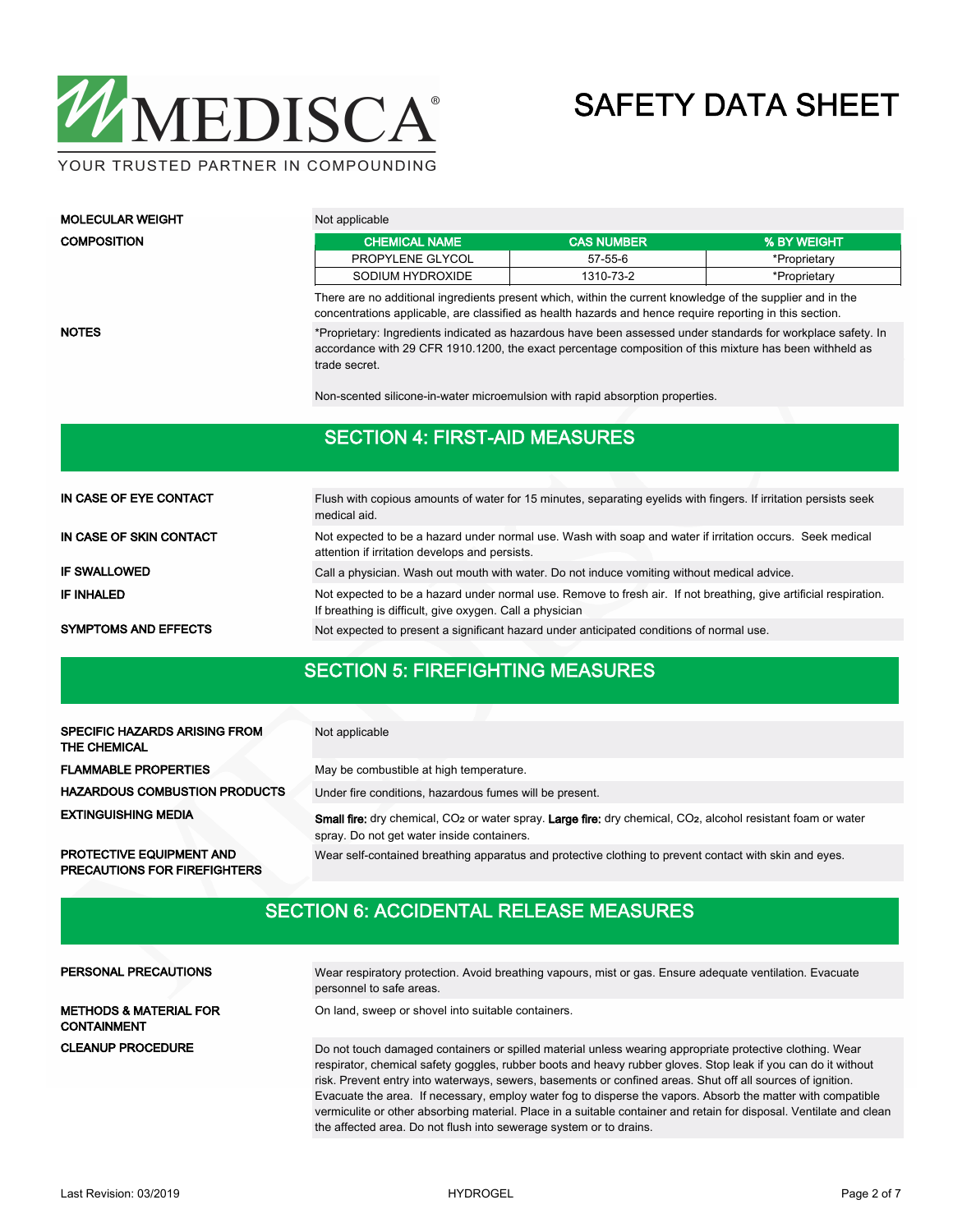

## SECTION 7: HANDLING AND STORAGE

| <b>PRECAUTIONS FOR SAFE HANDLING</b> | Avoid contact with eyes. Store away from incompatible materials, in a well-ventilated area. Eliminate all sources<br>of ignition. Store in accordance with local regulations. Do not store in unlabelled containers. Containers that<br>have been opened must be carefully resealed and kept upright to prevent leakage. Use appropriate containment<br>to avoid environmental contamination.                                                        |
|--------------------------------------|------------------------------------------------------------------------------------------------------------------------------------------------------------------------------------------------------------------------------------------------------------------------------------------------------------------------------------------------------------------------------------------------------------------------------------------------------|
| <b>STORAGE CONDITIONS</b>            | Store in original container, tightly sealed, protected from direct sunlight and moisture. Controlled room<br>temperature indicates a temperature 20° to 25°C (68° to 77°F); that results in a mean kinetic temperature<br>calculated to be not more than 25°C; and that allows for excursions between 15° and 30°C (59° and 86°F) that<br>are experienced in pharmacies, hospitals, and warehouses. Provided the mean kinetic temperature remains in |

the allowed range, transient spikes up to 40°C (104°F) are permitted as long as they do not exceed 24 hours. Keep in well closed, light-resistant containers at controlled room temperature.

#### SECTION 8: EXPOSURE CONTROLS/ PERSONAL PROTECTION

#### Chemical Name: PROPYLENE GLYCOL CAS #: 57-55-6

|                          | <b>TWA</b>           | Ceiling | <b>STEL</b> | <b>REL</b> | <b>IDLH</b>              | <b>Remarks</b> |
|--------------------------|----------------------|---------|-------------|------------|--------------------------|----------------|
| <b>OSHA PEL</b>          | N/L                  | N/L     |             |            |                          |                |
| <b>ACGIHTLV</b>          | N/L                  | 'N/L    | N/L         |            |                          |                |
| <b>NIOSH</b>             | N/L                  | N/L     | N/L         | N/L        | N/L                      |                |
| <b>AIHA WEEL</b>         | 10 mg/m <sup>3</sup> | ' N/L   | N/L         |            | $\overline{\phantom{0}}$ |                |
| Safe Work Australia HSIS | $10 \text{ mg/m}^3$  | N/L     | N/L         |            |                          |                |
| <b>HSE</b>               | $10 \text{ mg/m}^3$  | N/L     | N/L         |            |                          |                |

#### Chemical Name: SODIUM HYDROXIDE CAS #: 1310-73-2

|                          | <b>TWA</b>            | Ceiling            | <b>STEL</b>        | <b>REL</b> | <b>IDLH</b> | <b>Remarks</b> |
|--------------------------|-----------------------|--------------------|--------------------|------------|-------------|----------------|
| <b>OSHA PEL</b>          | $2 \text{ mg/m}^3$    | $2 \text{ mg/m}^3$ |                    |            |             |                |
| <b>ACGIH TLV</b>         | N/L                   | $2 \text{ mg/m}^3$ | N/L                |            |             |                |
| <b>NIOSH</b>             | $2$ mg/m <sup>3</sup> | N/L                | IN/L               | N/L        | N/L         |                |
| <b>AIHA WEEL</b>         | N/L                   | N/L                | N/L                |            |             |                |
| Safe Work Australia HSIS | $12 \text{ mg/m}^3$   | N/L                | IN/L               |            |             |                |
| <b>HSE</b>               | N/L                   | N/L                | $2 \text{ mg/m}^3$ |            |             |                |

N/L = Not Listed

Consult local authorities for provincial or state exposure limits. Particulates not otherwise regulated, respirable fraction: 5 mg/m<sup>3</sup> EXPOSURE GUIDELINES Eyes: Not needed for normal use. Operate according to good working practices. Skin: No special precaution must be adopted for normal use. Operate according to good working practices. Clothing: Not needed for normal use. Operate according to good working practices. Respirators: Not needed for normal use. Operate according to good working practices. PERSONAL PROTECTIVE EQUIPMENT SPECIFIC ENGINEERING CONTROLS Not needed for normal use. Operate according to good working practices.

#### SECTION 9: PHYSICAL AND CHEMICAL PROPERTIES

| PHYSICAL STATE     | Solid                                     |
|--------------------|-------------------------------------------|
| <b>DESCRIPTION</b> | Viscous, translucent gel with light odor. |
| <b>SOLUBILITY</b>  | Very slightly soluble in cold water.      |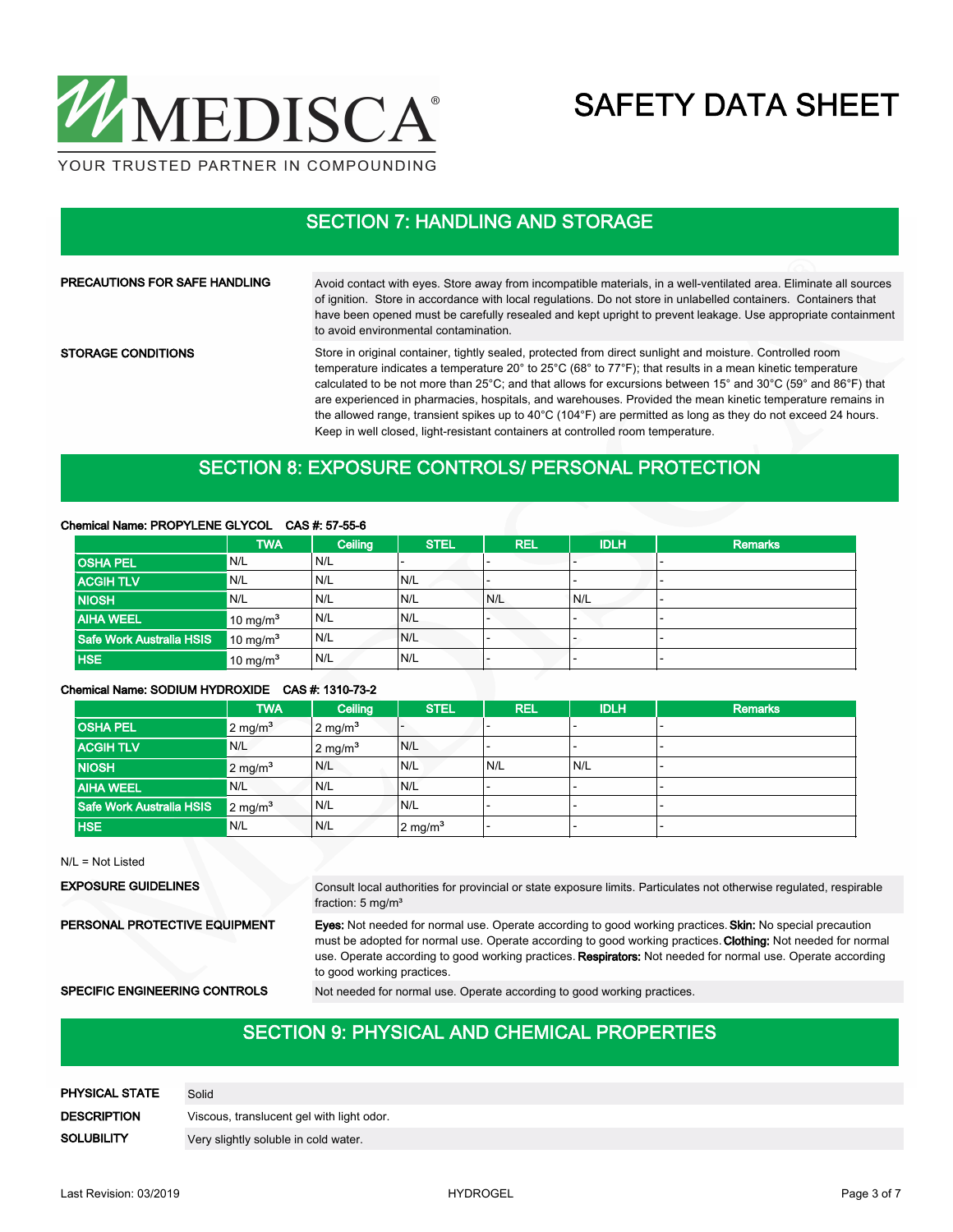

| <b>ODOR</b>                                          | Light odor                             |               |  |                                                      |               |                          |                            |  |
|------------------------------------------------------|----------------------------------------|---------------|--|------------------------------------------------------|---------------|--------------------------|----------------------------|--|
| <b>FLAMMABILITY</b>                                  | May be combustible at high temperature |               |  |                                                      |               |                          |                            |  |
| <b>ODOR THRESHOLD</b>                                |                                        | Not available |  | pH                                                   | $4.5 - 6.5$   | <b>MELTING POINT</b>     | Not available              |  |
| <b>BOILING POINT</b>                                 |                                        | Not available |  | <b>FREEZING POINT</b>                                | Not available | <b>FLASH POINT</b>       | Not available              |  |
| <b>SPECIFIC GRAVITY</b>                              |                                        | $0.9 - 1.030$ |  | <b>EVAPORATION RATE</b>                              | Not available | <b>EXPLOSIVE LIMIT</b>   | Not available              |  |
| <b>UPPER FLAMMABLE/</b><br><b>EXPLOSIVE LIMIT(S)</b> |                                        | Not available |  | <b>LOWER FLAMMABLE/</b><br><b>EXPLOSIVE LIMIT(S)</b> | Not available | <b>VAPOR PRESSURE</b>    | Not available              |  |
| <b>VAPOR DENSITY</b><br>$(AIR = 1)$                  |                                        | Not available |  | <b>RELATIVE DENSITY</b><br>$(WATER = 1)$             | Not available | log P<br>(OCTANOL-WATER) | Not available              |  |
| <b>AUTO-IGNITION</b><br><b>TEMPERATURE</b>           |                                        | Not available |  | <b>DECOMPOSITION</b><br><b>TEMPERATURE</b>           | Not available | <b>VISCOSITY</b>         | 110 000 - 140<br>$000$ cps |  |

NOTES The physical data presented above are typical values and should not be construed as a specification.

#### SECTION 10: STABILITY AND REACTIVITY

| <b>REACTIVITY</b>                                 | Not established                                                                            |
|---------------------------------------------------|--------------------------------------------------------------------------------------------|
| <b>STABILITY</b>                                  | Stable under recommended storage conditions.                                               |
| <b>MATERIALS TO AVOID</b>                         | Strong oxidants.                                                                           |
| <b>HAZARDOUS DECOMPOSITION</b><br><b>PRODUCTS</b> | Toxic fumes of carbon monoxide, carbon dioxide, nitrogen oxides and other gases may occur. |
| <b>HAZARDOUS POLYMERIZATION</b>                   | Will not occur.                                                                            |
| POSSIBLITY OF HAZARDOUS<br><b>REACTION</b>        | Not established                                                                            |
| <b>CONDITIONS TO AVOID</b>                        | Moisture, sunlight and extreme temperatures.                                               |

## SECTION 11: TOXICOLOGICAL INFORMATION

| <b>ACUTE TOXICITY</b>                              | Oral: Rat: LD50: (mg/kg): Not available<br>Dermal: Rabbit LD50: (mg/kg): Not available<br>Inhalation: Rat: LC50: (mg/L/4hr): Not available                                                                      |
|----------------------------------------------------|-----------------------------------------------------------------------------------------------------------------------------------------------------------------------------------------------------------------|
| <b>SKIN CORROSION/IRRITATION</b>                   | Based on available data, the classification criteria are not met.<br>Contains ingredients (Propylene Glycol, Polydimethylsiloxane, Phenoxyethanol, Carbomer and Sodium<br>Hydroxide) may cause skin irritation. |
| <b>SERIOUS EYE DAMAGE/EYE</b><br><b>IRRITATION</b> | Based on available data, the classification criteria are not met.<br>Contains ingredients (Phenoxyethanol and Sodium Hydroxide) may cause eye irritation.                                                       |
| <b>RESPIRATORY OR SKIN</b><br><b>SENSITIZATION</b> | Respiratory sensitization: Due to lack of data the classification is not possible.<br>Skin sensitization: Due to lack of data the classification is not possible.                                               |
| <b>GERM CELL MUTAGENICITY</b>                      | Due to lack of data the classification is not possible.                                                                                                                                                         |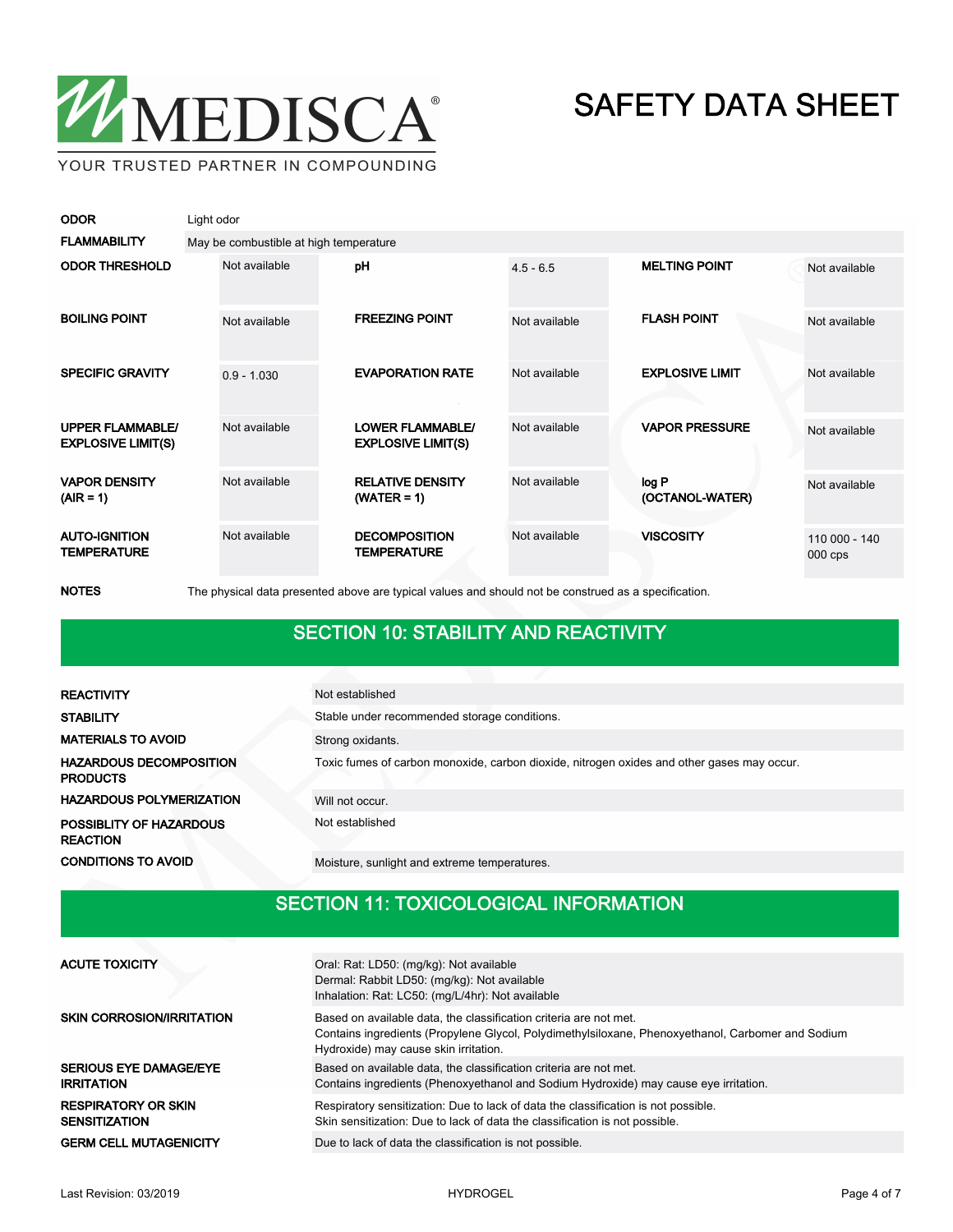

YOUR TRUSTED PARTNER IN COMPOUNDING

| <b>CARCINOGENICITY</b>                                              | <b>OSHA</b>                                                                              | No component of this product, present at $\geq 0.1\%$ , is listed.                                                                                                                             |  |  |
|---------------------------------------------------------------------|------------------------------------------------------------------------------------------|------------------------------------------------------------------------------------------------------------------------------------------------------------------------------------------------|--|--|
|                                                                     | <b>NTP</b>                                                                               | No component of this product, present at $\geq 0.1\%$ , is listed.                                                                                                                             |  |  |
|                                                                     | <b>IARC</b>                                                                              | CARBOMER (Polyacrylic acid) is listed in group 3 (not classifiable as to its carcinogenicity to<br>humans).<br>No other component of this product, present at $\geq 0.1\%$ has been evaluated. |  |  |
|                                                                     | California<br>Proposition 65                                                             | No component of this product, present at $\geq 0.1\%$ is known to the State of California to cause<br>cancer, birth defects, or any other reproductive harm.                                   |  |  |
| ADDITIONAL CARCINOGENICITY<br><b>INFORMATION</b>                    | Due to lack of data the classification is not possible.                                  |                                                                                                                                                                                                |  |  |
| <b>REPRODUCTIVE TOXICITY</b>                                        | Due to lack of data the classification is not possible.                                  |                                                                                                                                                                                                |  |  |
| <b>SPECIFIC TARGET ORGAN TOXICITY -</b><br><b>SINGLE EXPOSURE</b>   | Due to lack of data the classification is not possible.                                  |                                                                                                                                                                                                |  |  |
| <b>SPECIFIC TARGET ORGAN TOXICITY -</b><br><b>REPEATED EXPOSURE</b> | Due to lack of data the classification is not possible.                                  |                                                                                                                                                                                                |  |  |
| <b>ASPIRATION HAZARDS</b>                                           | Due to lack of data the classification is not possible.                                  |                                                                                                                                                                                                |  |  |
| <b>SIGNS AND SYMPTOMS OF</b><br><b>EXPOSURE</b>                     | Not expected to present a significant hazard under anticipated conditions of normal use. |                                                                                                                                                                                                |  |  |
| POTENTIAL HEALTH EFFECTS                                            | Inhalation                                                                               | Not expected to present a significant hazard under anticipated conditions of normal use.                                                                                                       |  |  |
|                                                                     | Ingestion                                                                                | May be harmful if swallowed.                                                                                                                                                                   |  |  |
|                                                                     | <b>Skin</b>                                                                              | Not expected to present a significant hazard under anticipated conditions of normal use. May<br>cause skin irritation.                                                                         |  |  |
|                                                                     | Eyes                                                                                     | May cause eye irritation.                                                                                                                                                                      |  |  |

#### SECTION 12: ECOLOGICAL INFORMATION

| <b>TOXICITY</b>                  | EC50: 48 Hr: Crustacea: (mg/L): Not available<br>LC50: 96 Hr: Fish: (mg/L): Not available<br>EC50: 72 or 96 Hr: Algae (or other agua plants): (mg/L): Not available |
|----------------------------------|---------------------------------------------------------------------------------------------------------------------------------------------------------------------|
| PERSISTENCE AND DEGRADABILITY    | Not available                                                                                                                                                       |
| <b>BIOACCUMULATIVE POTENTIAL</b> | Not available                                                                                                                                                       |
| <b>MOBILITY IN SOIL</b>          | Very slightly soluble in cold water.                                                                                                                                |
| <b>OTHER ADVERSE EFFECTS</b>     | Not available                                                                                                                                                       |
|                                  | This product is not intended to be released into the environment.                                                                                                   |

## SECTION 13: DISPOSAL CONSIDERATIONS

WASTE DISPOSAL Dispose of in accordance with federal / local laws and regulations. Avoid release into the environment.

#### SECTION 14: TRANSPORT INFORMATION

| UNITED STATES & CANADA  |                    |
|-------------------------|--------------------|
| UN PROPER SHIPPING NAME | Not dangerous good |
| UN NUMBER               | Not applicable     |
| <b>CLASS</b>            | Not applicable     |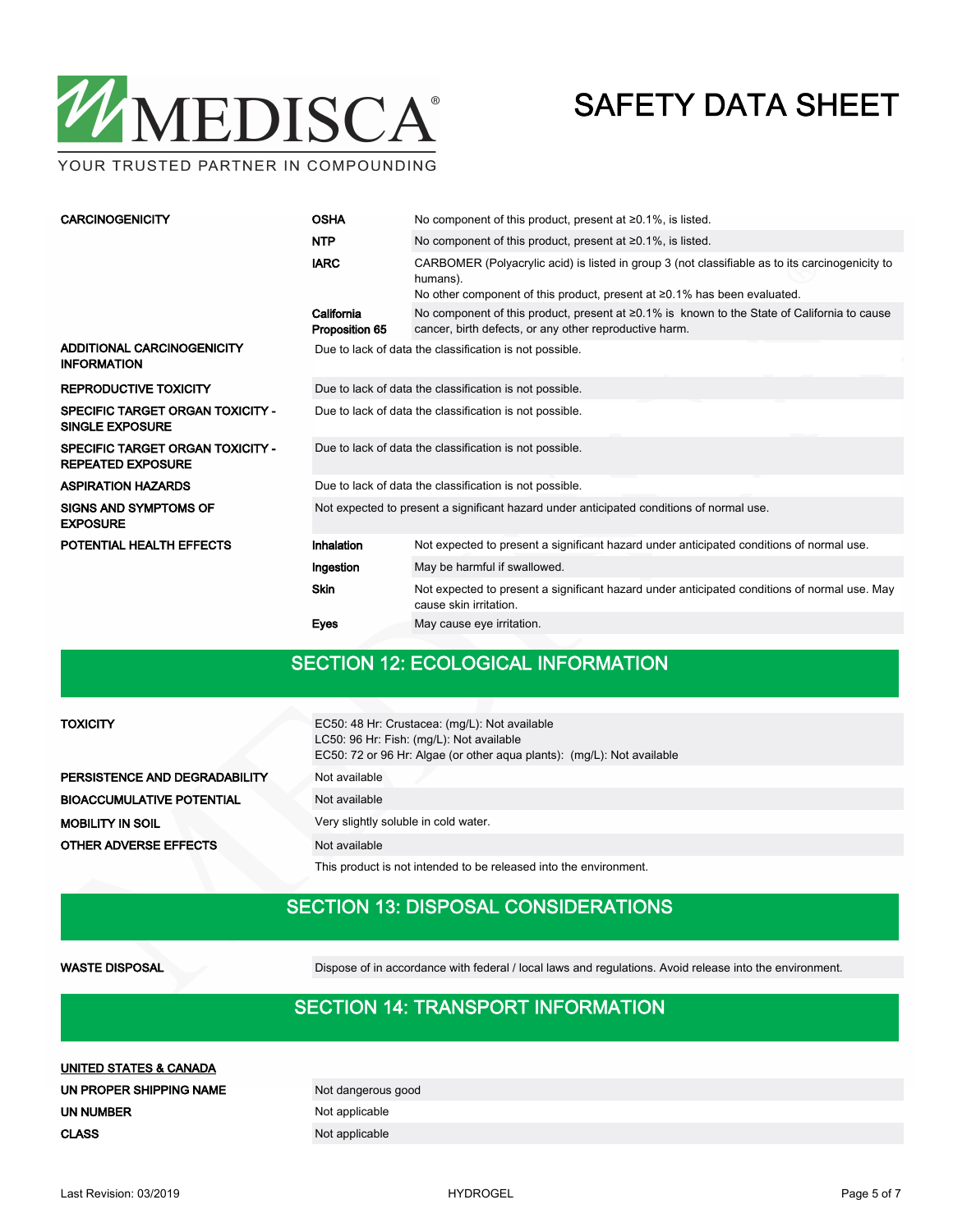

| <b>PACKING GROUP</b>                | Not applicable     |                   |
|-------------------------------------|--------------------|-------------------|
| <b>AUSTRALIA</b>                    |                    | $\curvearrowleft$ |
| UN PROPER SHIPPING NAME             | Not dangerous good |                   |
| <b>UN NUMBER</b>                    | Not applicable     |                   |
| <b>CLASS</b>                        | Not applicable     |                   |
| <b>PACKING GROUP</b>                | Not applicable     |                   |
| <b>HAZCHEM</b>                      | Not applicable     |                   |
| <b>ENVIRONMENTAL HAZARDS</b>        | Not available      |                   |
| <b>SPECIAL SHIPPING INFORMATION</b> | Not applicable     |                   |

## SECTION 15: REGULATORY INFORMATION

| <b>Chemical Name</b><br>& CAS | <b>CERCLA</b><br><b>40 CFR</b><br>Part 302.4 | SARA (Title III)<br><b>40 CFR</b><br>Part 372.65 | <b>Appendix A</b> | EPA 40 CFR Part 355<br><b>Appendix B</b> | Pennsylvania | Right-to-know<br><b>New Jersey</b> | Massachusetts | California<br>Prop 65 |
|-------------------------------|----------------------------------------------|--------------------------------------------------|-------------------|------------------------------------------|--------------|------------------------------------|---------------|-----------------------|
| PROPYLENE GLYCOL 57-55-6      | N/L                                          | N/L                                              | N/L               | N/L                                      |              |                                    | N/L           | N/L                   |
| SODIUM HYDROXIDE<br>1310-73-2 | $\checkmark$                                 | N/L                                              | N/L               | N/L                                      |              |                                    |               | N/L                   |

N/L = Not Listed; X = Listed

#### AUSTRALIAN REGULATIONS

| <b>Chemical Name</b><br>& CAS   | <b>Poisons and Therapeutic</b><br><b>Goods Requlation</b> | <b>Therapeutic Goods</b><br>Act. | Code of Practices -<br><b>Illicit Drug</b><br><b>Precursors</b> |
|---------------------------------|-----------------------------------------------------------|----------------------------------|-----------------------------------------------------------------|
| <b>PROPYLENE GLYCOL 57-55-6</b> | N/L                                                       | N/L                              | N/L                                                             |
| SODIUM HYDROXIDE<br>1310-73-2   | N/L                                                       | Listed as Schedule 7             | Listed as Category III                                          |

#### SECTION 16: OTHER INFORMATION

| <b>REFERENCES</b>          | Available upon request                                                                                                                                                                                                                                                                                                                                                                                                                                                                                                                                                                                                                                                                                                                                                                                                                                                                                                                                                                                                                                                                                                                    |
|----------------------------|-------------------------------------------------------------------------------------------------------------------------------------------------------------------------------------------------------------------------------------------------------------------------------------------------------------------------------------------------------------------------------------------------------------------------------------------------------------------------------------------------------------------------------------------------------------------------------------------------------------------------------------------------------------------------------------------------------------------------------------------------------------------------------------------------------------------------------------------------------------------------------------------------------------------------------------------------------------------------------------------------------------------------------------------------------------------------------------------------------------------------------------------|
| ABBREVIATIONS AND ACRONYMS | CAS - Chemical Abstract Service; GHS - Global Harmonized System; OSHA PEL - Occupational Safety &<br>Health Administration Permissible Exposure Limits; TWA - Time Weighted Average; HSIS - Hazardous<br>Substances Information System: STEL - Short Term Exposure Limit: AIHA WEEL - American Industrial<br>Hygiene Association Workplace Environment Exposure Levels; LD50 - Lethal Dose, 50%; IARC - International<br>Agency for Research on Cancer; NTP – National Toxicology Program; WHMIS – Workplace Hazardous<br>Materials Information System; SARA - Superfund Amendments and Reauthorization Act; EPA - Environmental<br>Protection Agency; CERCLA – Comprehensive Environmental Response, Compensation, and Liability Act;<br>HMIS - Hazardous Materials Information System; NIOSH - National Institute for Occupational Safety and<br>Health; MSHA - Mine Safety and Health Administration; ACGIH - American Conference of Governmental<br>Industrial Hygienists; <b>IDHL</b> - Immediately Dangerous to Health or Life; TLV – Threshold Limit Value; HSE –<br>Health and Safety Executive: REL - Recommended Exposure Limit |
|                            |                                                                                                                                                                                                                                                                                                                                                                                                                                                                                                                                                                                                                                                                                                                                                                                                                                                                                                                                                                                                                                                                                                                                           |
| <b>LAST REVISION</b>       | 03/2019                                                                                                                                                                                                                                                                                                                                                                                                                                                                                                                                                                                                                                                                                                                                                                                                                                                                                                                                                                                                                                                                                                                                   |
| <b>SUPERSEDES</b>          | 09/2016                                                                                                                                                                                                                                                                                                                                                                                                                                                                                                                                                                                                                                                                                                                                                                                                                                                                                                                                                                                                                                                                                                                                   |